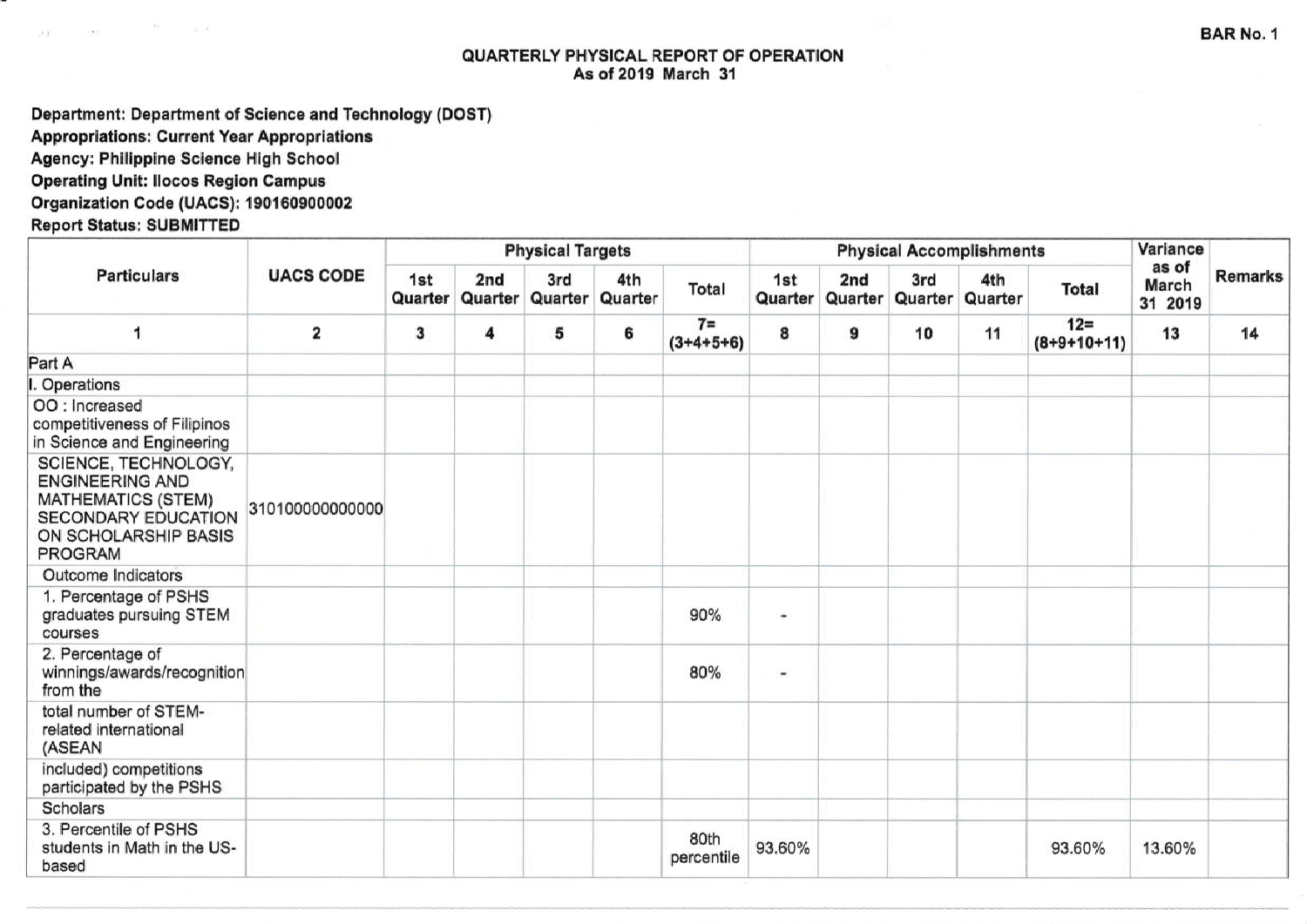| <b>Particulars</b>                                                                               | <b>UACS CODE</b> | <b>Physical Targets</b> |                |                |                |                      |                | <b>Physical Accomplishments</b> | Variance               |                |                         |                           |                |
|--------------------------------------------------------------------------------------------------|------------------|-------------------------|----------------|----------------|----------------|----------------------|----------------|---------------------------------|------------------------|----------------|-------------------------|---------------------------|----------------|
|                                                                                                  |                  | 1st<br>Quarter          | 2nd<br>Quarter | 3rd<br>Quarter | 4th<br>Quarter | Total                | 1st<br>Quarter | 2nd                             | 3rd<br>Quarter Quarter | 4th<br>Quarter | <b>Total</b>            | as of<br>March<br>31 2019 | <b>Remarks</b> |
| 1                                                                                                | 2                | 3                       | 4              | 5              | 6              | $7 =$<br>$(3+4+5+6)$ | 8              | 9                               | 10                     | 11             | $12 =$<br>$(8+9+10+11)$ | 13                        | 14             |
| Scholastic Aptitude Test<br>(SAT)                                                                |                  |                         |                |                |                |                      |                |                                 |                        |                |                         |                           |                |
| Output Indicators                                                                                |                  |                         |                |                |                |                      |                |                                 |                        |                |                         |                           |                |
| 1. Number of scholars<br>supported                                                               |                  |                         |                |                |                | 8,808                | 525            |                                 |                        |                | 525                     |                           |                |
| 2. Cohort survival rate:<br>Percentage of scholars who                                           |                  |                         |                |                |                | 90%                  |                |                                 |                        |                |                         |                           |                |
| advance to the succeeding<br>grade level until they                                              |                  |                         |                |                |                |                      |                |                                 |                        |                |                         |                           |                |
| complete the 6-year<br>scholarship period                                                        |                  |                         |                |                |                |                      |                |                                 |                        |                |                         |                           |                |
| 3. Percentage of winnings,<br>awards and recognition                                             |                  |                         |                |                |                | 90%                  | 85.71%         |                                 |                        |                | 85.71%                  | $-3.29%$                  | 12/14          |
| from total number of<br>national and international                                               |                  |                         |                |                |                |                      |                |                                 |                        |                |                         |                           |                |
| competitions participated                                                                        |                  |                         |                |                |                |                      |                |                                 |                        |                |                         |                           |                |
| 4. Rank of the campuses<br>based on the overall<br><b>UPCAT</b>                                  |                  |                         |                |                |                | Top 20               | ۰              |                                 |                        |                |                         |                           |                |
| scores of the PSHS<br>student-takers                                                             |                  |                         |                |                |                |                      |                |                                 |                        |                |                         |                           |                |
| SCIENCE, TECHNOLOGY,<br><b>ENGINEERING AND</b><br><b>MATHEMATICS (STEM)</b><br>PROMOTION PROGRAM | 31020000000000   |                         |                |                |                |                      |                |                                 |                        |                |                         |                           |                |
| Outcome Indicator                                                                                |                  |                         |                |                |                |                      |                |                                 |                        |                |                         |                           |                |
| 1. Percentage of<br>municipalities with<br>applicants to the                                     |                  |                         |                |                |                | 50%                  | $\blacksquare$ |                                 |                        |                | $\blacksquare$          |                           |                |
| National Competitive<br>Examination (NCE)                                                        |                  |                         |                |                |                |                      |                |                                 |                        |                |                         |                           |                |
| Output Indicators                                                                                |                  |                         |                |                |                |                      |                |                                 |                        |                |                         |                           |                |
| 1. Number of municipality<br>recipients of promotional                                           |                  |                         |                |                |                | 137                  | 55.20%         |                                 |                        |                | 55.20%                  | 5.20%                     | 69/125         |
| activities                                                                                       |                  |                         |                |                |                |                      |                |                                 |                        |                |                         |                           |                |
| 2. Percentage of freshmen<br>who were able to get a                                              |                  |                         |                |                |                | 85%                  | 97.77%         |                                 |                        |                | 97.77%                  | 7.77%                     | 88/90          |
| General Weighted Average<br>(GWA) of 2.5 or better                                               |                  |                         |                |                |                |                      |                |                                 |                        |                |                         |                           |                |